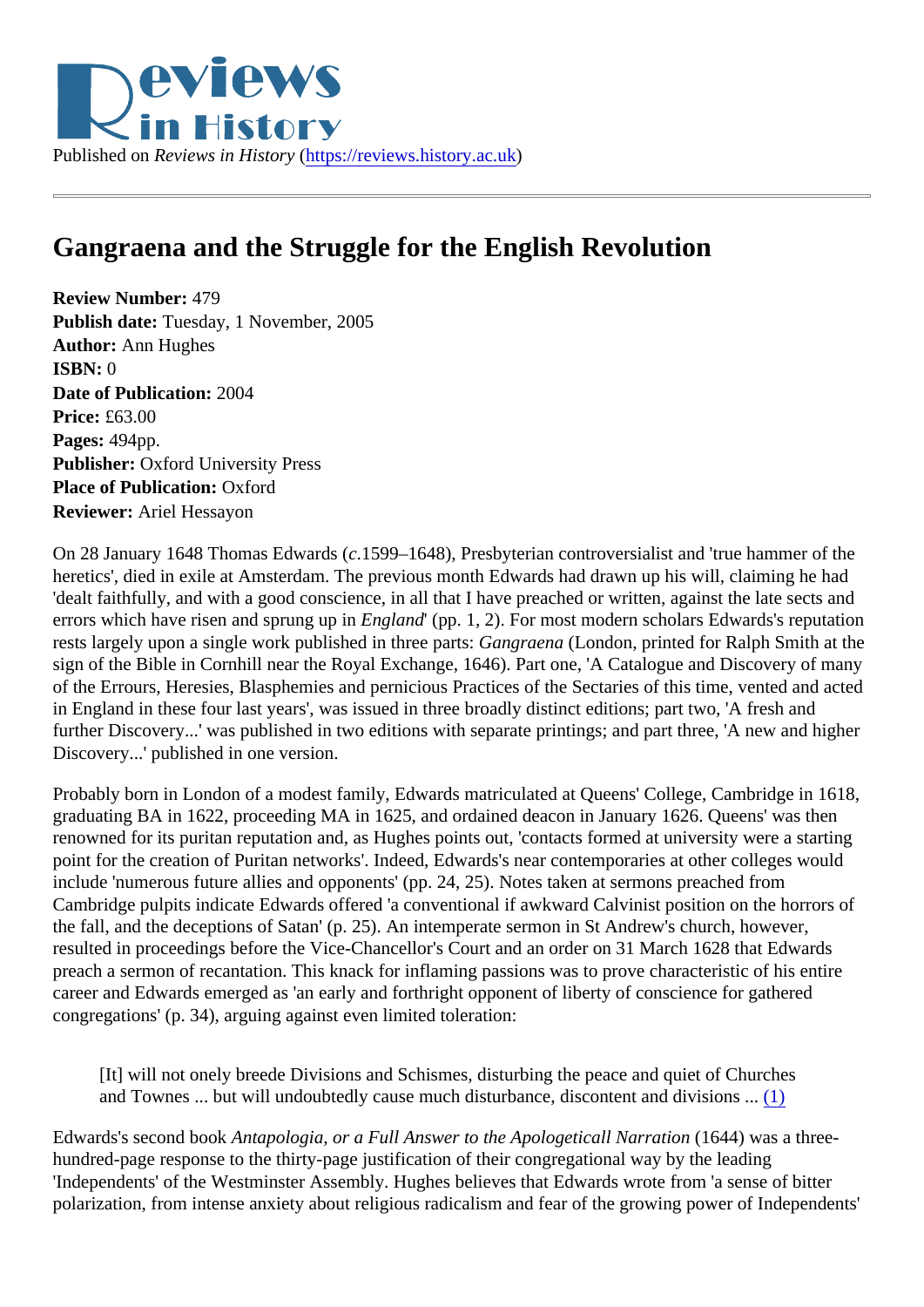(pp. 42, 43). Lacking a sense of proportion, this attack on Independent church government brought Edwards to national prominence. In addition, Hughes argues, it facilitated the creation of networks 'vital to the construction of *Gangraena*' as men in London and the provinces, alarmed at the influence of 'Independents', began supplying him with material he would put to use in what Hughes calls 'a massive and notorious assault on religious liberty' and its consequences (pp. 50, 55).

Hughes correctly regards *Gangraena* as 'a disorganized text with complex or even contradictory messages and approaches' (p. 55). Its title derives from a scriptural verse that had become synonymous with the struggle against doctrinal error: 'And their word will eat as doth a canker [margin or gangrene]' (2 Timothy 2:17). As Hughes demonstrates, the book can be placed in a long line of anti-heretical writing: a heresiological tradition beginning with Paul – even if modern biblical scholarship doubts his authorship of the epistles to Timothy – and including church fathers such as Augustine and Theodoret, as well as major figures of the sixteenth-century Reformation like Luther, Zwingli and Calvin. Of course 'there are dangers in taking heresiology ... as an accurate guide to what it denounces' (p. 73). The great manuscript discoveries of the twentieth century which revolutionised Manichaean studies have led to a fundamental reappraisal of the accuracy of Augustine 'On the Manichaean heresy'. Similarly, it is only through extensive quotation in Calvin's works that we are familiar with the ex-priest Anthony Pocquet's ideas; if this libertine's writings were found we would doubtless question Calvin's judgment that they amounted to goat dung. Indeed the difficulties with heresiography as a genre are manifold: the sources from which many were constructed have not survived or are only partly extant, making it impossible or tricky to establish authenticity; their purpose was not accurately to report errors – usually represented as inversions of truths – but to extirpate them; compilers could be alarmist and self-serving; they attached labels (sometimes borrowed from their predecessors) to facilitate categorisation, thereby providing loosely connected individuals with a sectarian identity and genealogy that may have deliberately blurred or ignored subtle doctrinal distinctions. The problems with heresiography in general are also the problems with *Gangraena* in particular. Yet this was 'never a finished product', but a text 'ever in the making', by an author 'almost overwhelmed by events' who early on decided against complete coverage (pp. 64, 65).

Edwards presented himself as 'cautious and meticulous, interrogating informants if they 'were ear and eye witnesses' and checking circumstantial evidence (p. 88). His method was simply to list error, heresy, blasphemy and schism indiscriminately; and his refutations were brief (pp. 93, 94). Even so, as Hughes observes, he 'lacked (or was unable to exercise) the basic skills of the effective heresiographer – to précis, classify, and sectarianize' (p. 98). The question is whether this 'poor' or 'idiosyncratic' heresiographer can be trusted to reflect what people really thought (p. 102).

Among modern scholars Christopher Hill is the 'most influential' of those who have stressed *Gangraena*'s value as a source. According to Hill, who used it notably for *The World Turned Upside Down* (1972) and *Milton and the English Revolution* (1977), it is 'well documented and seems to stand up quite well to examination' (p. 5). Other historians of radical religion have 'accepted and used *Gangraena* as a source, albeit with some qualifications' (p. 5). Murray Tolmie relied on it for his pioneering *The Triumph of the Saints*. *The Separate Churches of London 1616–1649* (Cambridge, 1977), while Gerald Aylmer regarded it as an extraordinary compendium and the fullest available catalogue of the sects and their beliefs. As Hughes says, 'the sheer bulk of the work and its self-presentation as a truthful "catalogue" has often had a more seductive effect upon historians than it had on many contemporaries' (p. 6). Though other assessments have been more cautious they have not gone far enough to satisfy the extreme sceptics. For *The Rise of the New Model Army* (Cambridge, 1979) Mark Kishlansky lumped Edwards with Richard Baxter and the religious disputants, arguing that these men tended to 'polarize and exaggerate' the situations they observed (p. 7). Consequently he never cited *Gangraena*. Likewise, J. Colin Davis maintained that using *Gangraena* for 'evidence of the reality of sectarian development' was comparable to relying on Joseph McCarthy for 'sound, objective opinions' about American communist activities in his day (pp. 7–8). *Gangraena*'s trustworthiness has therefore, rightly or wrongly, played a considerable part in wider debates such as the extent of radicalism in the 1640s and the nature of the English revolution.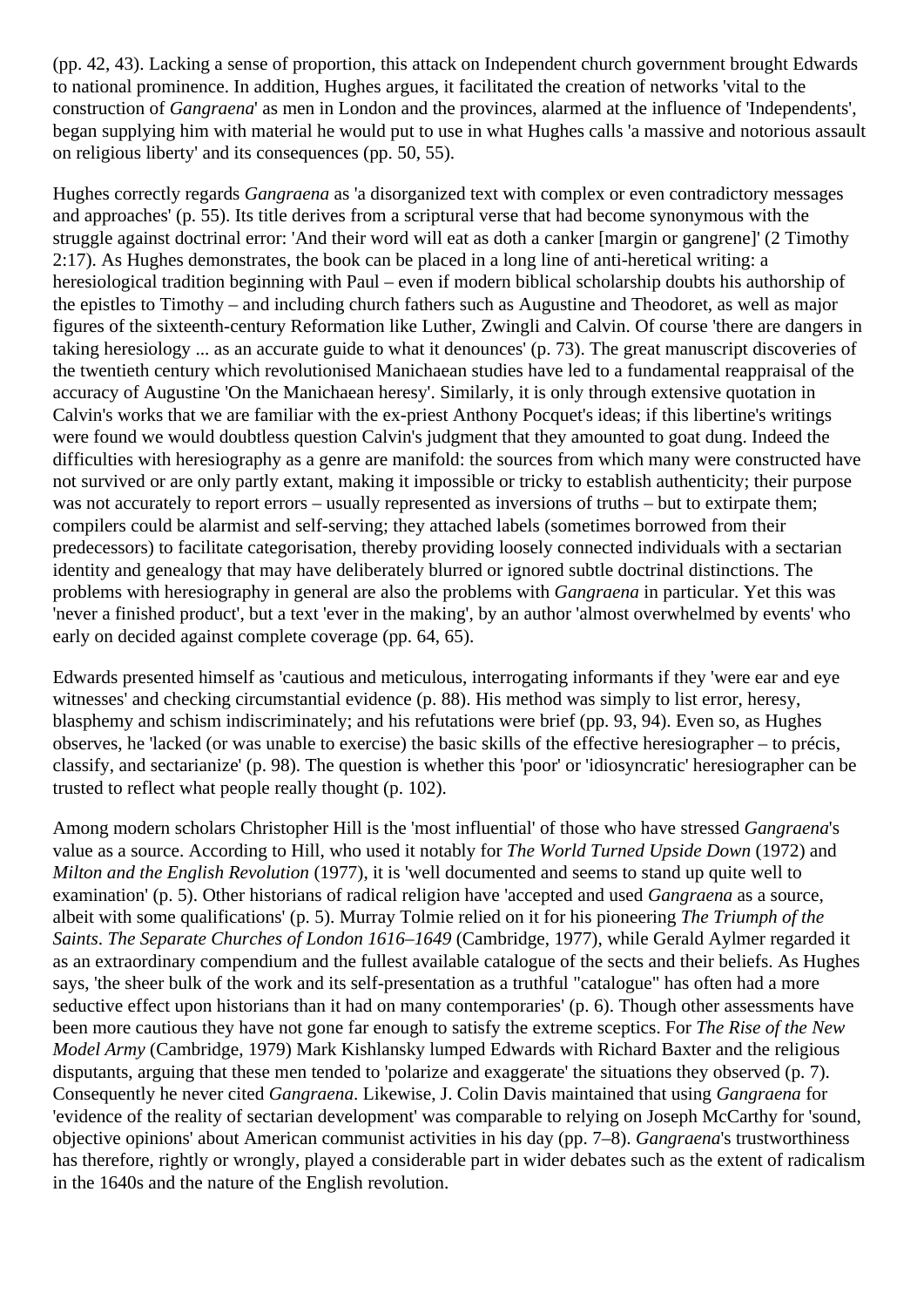Ann Hughes's book is the first comprehensive study of *Gangraena* and its 'vainglorious, controversial, and ultimately disappointed author' (p. 2). Her aim has been to locate *Gangraena* in 'as many contexts as possible', ranging from 'cultural analysis to discussions of high politics, drawing on insights from literary criticism, the history of the book, and studies of print culture as well as local, political, and religious history' (p. 3). She discusses *Gangraena*'s 'narrative strategies and generic affiliations', explores Edwards's sources and attempts to unravel his connections, arguing that his work was 'a product of, and a major contribution to, a broad campaign for Presbyterian reformation, and against schism and heresy' (p. 3). Furthermore, Hughes insists that while the modern debate about *Gangraena* has focused on its 'usefulness as evidence', establishing its status as a source has not been her 'main purpose' (p. 8). Even so, she concedes that 'at the most fundamental level a study of *Gangraena* is concerned with truth, the status of evidence, and the validity of arguments' (p. 9).

There is much in this admirably researched book to interest a variety of readers. Hughes provides an account of Edwards's early career, the making of him as a Presbyterian, his first polemical works and the background to *Gangraena* – which she suggests was 'a product of a debate that never was, the debate over Antapologia' (p. 53). There follows an excellent chapter on '*Gangraena* as Heresiography' which begins with an outline of *Gangraena*'s structure, though 'a concise summary risks giving the volumes a logic and coherence that Edwards never provided' (p. 55). This chapter also includes a lively section on heresiological traditions as well as a discussion of Edwards's research methods (such as they were), his central themes (that 'the godly faced the most serious crisis since the Reformation' (p. 105)), and main polemical purpose ('to implicate the mainstream Independents in the spread of religious chaos' (p. 107)). Chapter 3, 'Like a Universal Leprosie Over-spread this Whole Kingdom', examines *Gangraena*'s relationship with London and the provinces. It 'was, and could only have been, a Londoner's book' (p.130), and in her sketch of City life Hughes provides several significant contexts: the lecturing scene; the networks of London's puritan clergy which were 'by no means exclusively clerical but involved a range of laymen, of respected if rarely elevated social status' (p. 142); booksellers' contacts and bookshop debates; and how Edwards's networks were 'mobilized to provide material for *Gangraena*' (p. 151). Hughes calculates that at least 40 percent of the specific stories in *Gangraena* concern London and believes that it 'offers a compelling general picture of the religious (and political) culture of London' in the 1640s (p. 169) – even if Edwards's was 'a very partial view' (p. 183). As for the provinces, here Edwards's focus was on 'those parts of the country where parliament's armies held sway' and thus where parliament could be 'held responsible for the failures of orthodox reformation' (p. 187). A useful table indicates that Kent, Essex, Norfolk and Suffolk were better represented in *Gangraena* than any other area, while there is nothing on Nottinghamshire (p. 188). Hughes concludes her survey of religious developments in provincial England by suggesting that Edwards did not exaggerate the extent of religious unorthodoxy: many of his local stories 'had some basis in "actual" provincial anxieties, incidents and disputes' even though *Gangraena* is 'selective and misleading' (p. 213).

Chapter 4, 'Books Lately Printed' concerns '*Gangraena* and the World of Print'. It shows how *Gangraena* was produced, considers the broadly distinct editions of each part and summarises the licencing procedure. Hughes claims that it 'drew extensively on this deeply partisan world of print' (p. 241). Moreover, she demonstrates the influence of treatises by William Prynne and Thomas Gataker, noting Edwards's technique of selectively quoting rather than misquoting radical authors such as John Lilburne, John Saltmarsh and Thomas Collier. No doubt Edwards also subjected Laurence Clarkson's *Pilgrimage of Saints* to the same treatment, though this is impossible to verify as no copies have survived. This, then, was a basic principle of heresiography: 'to isolate the most damning and dangerous passages.' (p. 248)

Understandably, *Gangraena* generated several 'outraged printed responses', especially from those named by Edwards (p. 250). His respondents adopted 'various strategies of justification and apology' (p. 251), some marginalising its damaging content, others confronting him directly both in person and print. And when his stories were challenged, Edwards 'was driven to ever more elaborate, exhaustive, and exhausting displays of his own evidence' (p. 265). Adopting the modern scholarly approach that readers 'are not simply passive recipients of a meaning that is clearly contained within a text' (p. 276), Hughes suggests that *Gangraena* was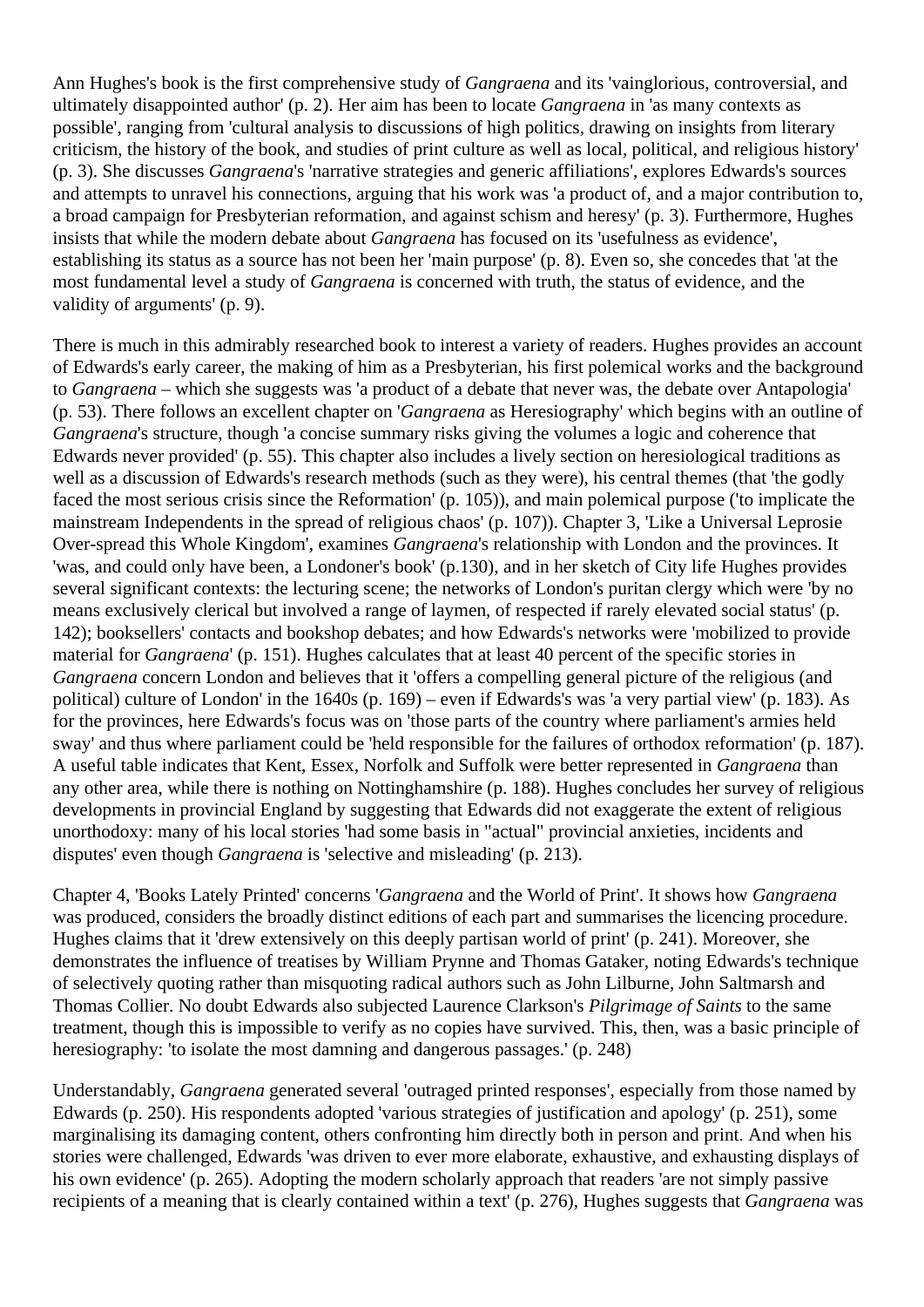'only possible as a series of collaborations' between Edwards and his informants, and between author and readers (p. 279). Less convincing in this context is the application of De Certeau's notion that 'Every story is a travel story' and that *Gangraena*'s readers were embarked on a journey (pp. 123–24, 281). Books were certainly material objects, typography was important and illustrations could enhance meaning, though it is noteworthy that unlike broadsheets such as *A Discovery of the most Dangerovs and damnable tenets that have been spread within this few yeares* (1647) and some anti-Royalist pamphlets, *Gangraena* contains neither engravings nor woodcuts. This suggests that Edwards's intended audience was educated and fully literate, which is borne out by Hughes's analysis of how *Gangraena* was purchased, and who owned and annotated it.

Print was a public medium and it could be used to energise political groups. Though Edwards was not 'an organizational leader of London Presbyterianism' (p. 318) *Gangraena* had angered the ranks of the New Model Army, 'thereby provoking the fatal confrontation with the Presbyterians in 1646–7' (p. 319). Even so, Hughes acknowledges that taking *Gangraena* as her focus 'inevitably risks crediting it with too great an influence on contemporary events' (p. 321). Instead she draws on earlier work by Valerie Pearl and Michael Mahony, as well as a recent study by Elliott Vernon to provide a nuanced, complex and persuasive study of Presbyterians far removed from the familiar caricature: inflexible, bigoted, paranoid, distasteful (though admittedly some were all of these). For Hughes, *Gangraena* 'did not stand alone, but was the most startling and notorious example of a broader Presbyterian polemical campaign' (p. 401). She concludes, perhaps inevitably, with a now obligatory discussion of the 'public sphere' before assessing Edwards's reputation and *Gangraena*'s afterlife, declaring that 'Edwards is one of many examples of how lively, populist, dynamic, and seductive prose can serve a bad cause' (p. 442).

*Gangraena and the Struggle for the English Revolution* is a very good book. Moderate in tone and often persuasive, it is an important contribution to on-going scholarly debates. Nonetheless, there are ways in which it could have been better. Excluding the introduction and conclusion, it consists of four chapters the shortest of which is 75 pages, the longest 98 pages. Though these are broken down into sections, chapter subheadings are not indicated in the contents and readers may wonder why there were not smaller chapters instead. In addition, readers are sometimes referred to fuller discussions elsewhere in the text, but without specific page numbers (p. 43 n. 109, p. 45 n. 114, p. 57 n. 3, p. 118 n. 197, p. 126 n. 220). At times the structure necessitates repetition and one wonders how much could have been avoided. Hence we are told on several occasions the same notorious stories; of Captain Beaumont's soldiers pissing in a font in Yakesley, Huntingdonshire and afterwards baptising a horse (pp. 60, 120, 166, 215–16, 273, 309); of Anabaptists dressing up a cat like a child to be baptised (pp. 126, 180, 309); and of John Goodwin playing at bowls on the day of thanksgiving for the victory at Naseby (pp. 90, 267–68, 310, 439). Indeed, Hughes fears that she has been 'infected' with Edwards's incapacity for organising his material and hopes her readers will be 'more tolerant' than many of Edwards's of her 'often necessary repetitions' (p. vi). There is of course more than one way in which this could have been written but the result here appears to be an echo of *Gangraena*. Like its progenitor, readers need a number of tools to navigate their way through the text. Despite places where Hughes's 'unwieldy manuscript' (p vii) appears to have been cut, the published version is still too long – not that there is anything wrong with big books. But had *Gangraena and the Struggle for the English Revolution* been condensed and the material organised differently it would have become more accessible to nonspecialist readers.

As all researchers are only too well aware, there is a real problem of what evidence does and does not say – and how far one can push it to make a point. The question of Edwards's 'accuracy' and Hughes's attempt to check his 'facts' brought her 'face to face with the limitations of the historian's craft where certainty can never be achieved' (p. 435). She remains convinced that 'he made nothing up, but so much cannot be checked that this must remain a provisional and contestable judgement' (p. 435). But ultimately this book evades, defers or postpones the issue of 'accuracy' – which Hughes regards as liberating for her analysis (pp. 10, 170–71, 213, 270–71, 434–6). Then there is the matter of whether reading *Gangraena* helps or hinders the historian. Has it warped our view of the past and would our histories improve if no copies had survived?